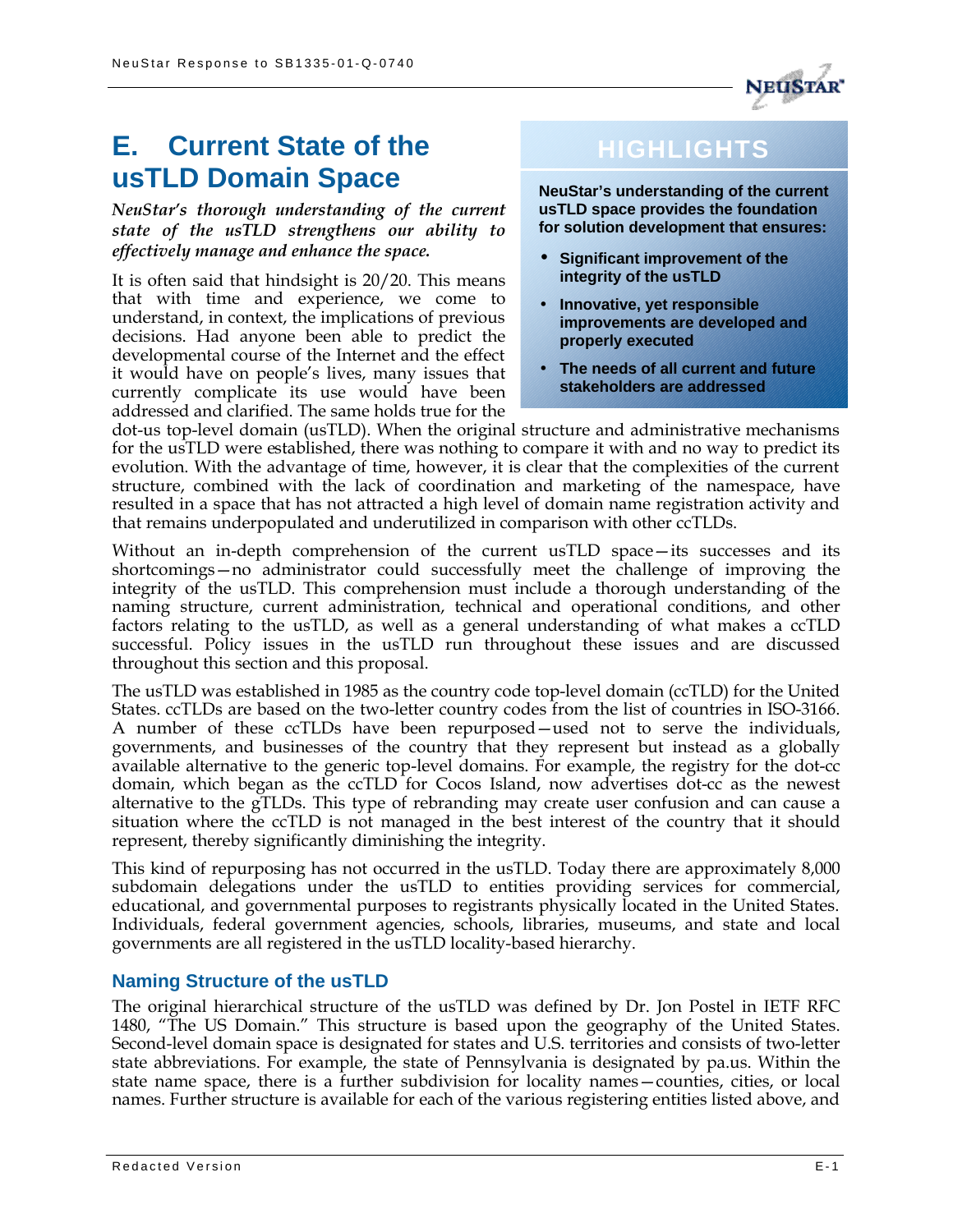

additional structures not based in national geography (e.g., .fed.us, .isa.us, and .nsn.us), which represent special organizations not contained within a specific locality, have also been established. Some of the designated structures in the usTLD include, but are not limited to:

| usTLD Designated Structures                  |                                                                                                                                                                             |  |  |  |
|----------------------------------------------|-----------------------------------------------------------------------------------------------------------------------------------------------------------------------------|--|--|--|
| <b>Structure</b>                             | <b>Description</b>                                                                                                                                                          |  |  |  |
| <state>.us</state>                           | No direct registrations currently allowed.                                                                                                                                  |  |  |  |
| state. <state>.us</state>                    | Used for state governments (e.g., state.va.us). State agencies may register under this<br>structure.                                                                        |  |  |  |
| <locality>.<state>.us</state></locality>     | Used for city and county names (e.g., arlington.va.us). Businesses, individuals, and private<br>schools may register under this structure.                                  |  |  |  |
| ci. <locality>.<state>.us</state></locality> | Used for city governments. Agencies that make up those governments may register under<br>this structure.                                                                    |  |  |  |
| co. <locality>.<state>.us</state></locality> | Same as above, for county governments.                                                                                                                                      |  |  |  |
| $k12$ , $\leq$ state $>$ .us                 | Used for public schools. Public school districts may register under this structure.                                                                                         |  |  |  |
| <district>.k12.<state>.us</state></district> | Used for public school districts. Public schools may register under this structure.                                                                                         |  |  |  |
| cc. <state>.us</state>                       | Used to designate community colleges.                                                                                                                                       |  |  |  |
| tec. <state>.us</state>                      | Used to designate technical schools.                                                                                                                                        |  |  |  |
| lib. < state                                 | Used to designate libraries.                                                                                                                                                |  |  |  |
| fed.us                                       | Used for federal agencies. Only federal agencies may register under this structure.                                                                                         |  |  |  |
| isa.us                                       | Used to designate inter-state authorities (ISAs), for joint governmental authorities that are<br>inter-state.                                                               |  |  |  |
| nsn.us                                       | Used to designate Native Sovereign Nations, for example Indian tribes, villages, colonies,<br>and other communities that may span state, regional, and national boundaries. |  |  |  |

Additional nongeographical domains are also included as part of this structure, as defined either in RFC 1480 or by previous administrators.

The locality-based hierarchy provides structure, name uniqueness, and a geographic reference point for registrants and, although it is regarded by some as unwieldy, there are enterprises that do value the specificity of the system. Exhibit E-1 demonstrates the basic structure of this hierarchy and shows the number of levels possible in the locality structure. The second-level domain names shown are a subset of all possible second-level domains, and additional "special" domains, as noted above, exist in this space. Registrations must be made within the hierarchical structure, and no registrations are allowed in the second level.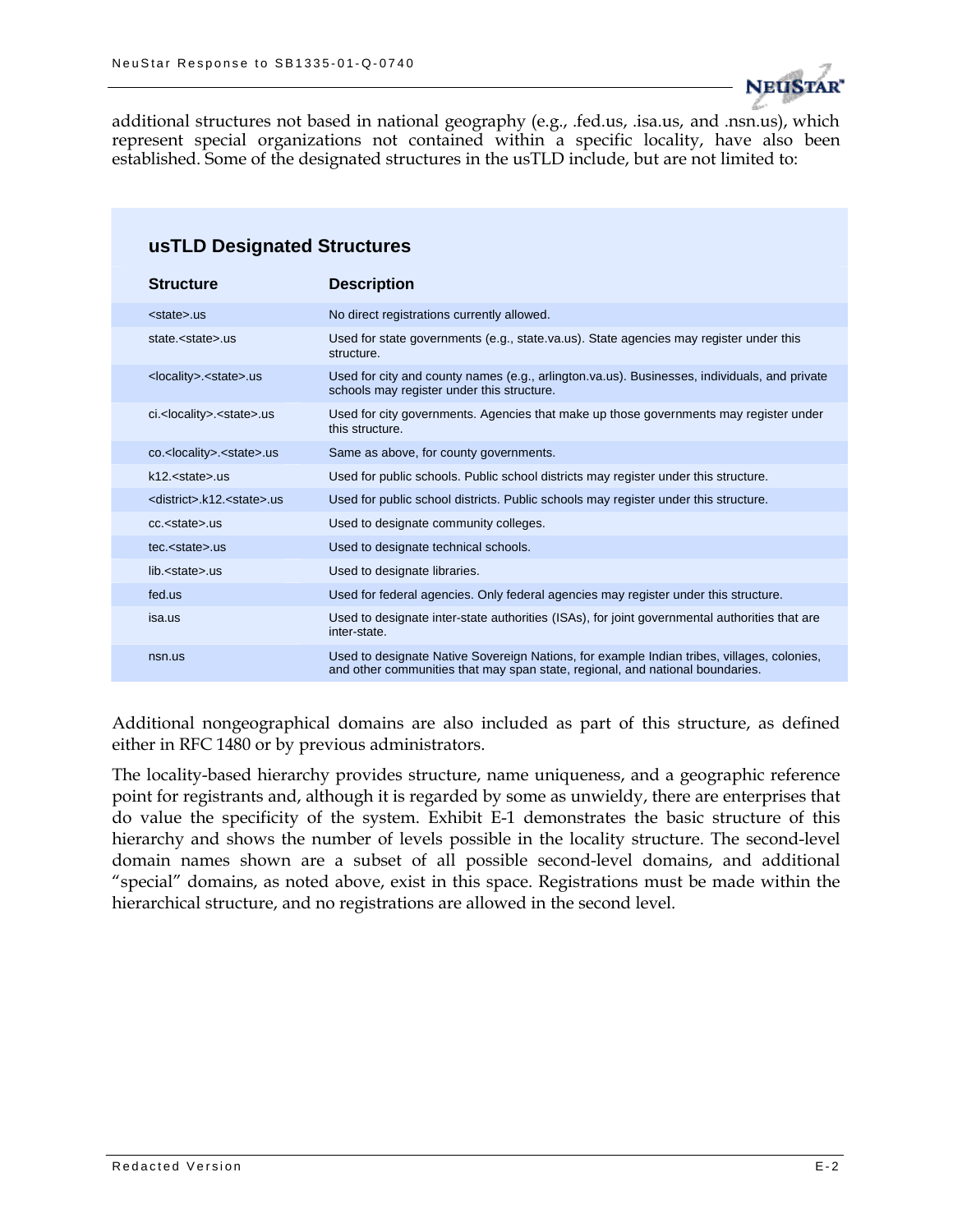

Exhibit E-1. The usTLD hierarchy provides structure, name uniqueness, and geographic reference points but is often considered to be unwieldy.

**NEUS**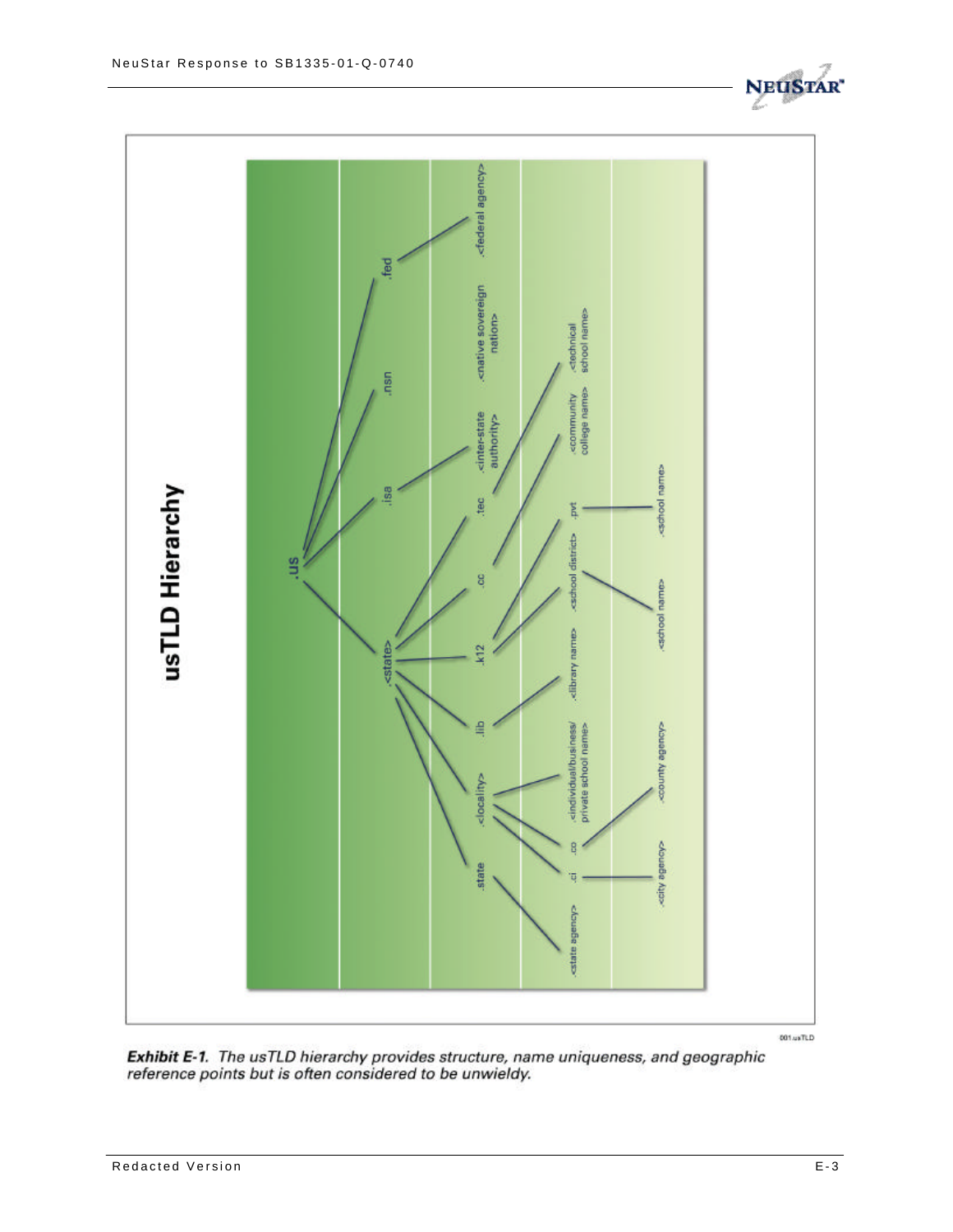

Designations for schools provide a good example of this hierarchy. Because many schools share the same name, it is important to distinguish by locality the specific school being referenced. There might be several Washington High Schools in the United States, but there is likely only one Washington High School in any given school district in the United States. The locality structure for schools was designed in RFC 1480 to permit distinction between such schools. The k12 designation was created to allow registrations of public and private elementary schools, and the basic structure for these is k12. <state>.us. Beyond the k12 designation is a designation for a school district, and beyond that, schools may register individual names so that the final structure becomes <school name>.<district>.k12.<state>.us. Private schools register as <school name>.pvt.k12.<state>.us, but they may also register under a locality as <school name>.<locality>.<state>.us

To add further complexity, although RFC 1480 defines this structure for registration of schools, the current usTLD administrator has allowed registrations outside of this hierarchy, so that a school might register directly under the k12 branch (for example, <school name>.k12.<state>.us). Additionally, entities designated as "special service units," which are discussed but not definitively structured in RFC 1480, may register directly under k12. Similar discrepancies exist under other areas of the hierarchy. For example, a city government would generally be designated as ci.<city name>.<state>.<us>, and a county government would be co.<city name>.<state>.<us>. In general, these guidelines have been followed, but not consistently. As a real example, the following table lists some city and county government domains within the Commonwealth of Virginia.

| <b>City or County Name</b> | <b>Fully Qualified Domain</b><br><b>Name</b> | <b>Follows Hierarchical</b><br><b>Structure</b> |
|----------------------------|----------------------------------------------|-------------------------------------------------|
| <b>Arlington County</b>    | co.arlington.va.us                           | <b>Yes</b>                                      |
| City of Alexandria         | ci.alexandria.va.us                          | <b>Yes</b>                                      |
| City of Chesapeake         | chesapeake.va.us                             | <b>No</b>                                       |
| City of Covington          | covington.va.us                              | <b>No</b>                                       |
| City of Falls Church       | ci.falls-church.va.us                        | Yes                                             |
| City of Norfolk            | norfolk.va.us                                | <b>No</b>                                       |
| <b>Richmond County</b>     | co.richmond.va.us                            | Yes                                             |

### **Hierarchical Structure of Government Domains Under .va.us**

Although the existing structures for Chesapeake, Covington, and Norfolk would have existed had these cities used the "ci" structure, it creates public confusion when cities and counties in the same state follow different naming conventions for their domains.

## **Administration of the usTLD**

Most branches of the usTLD are delegated to a delegated manager, also known as a delegee, or locality delegee. RFC 1480, written in 1993, maintained that a single registry operator would not be able to assign all of the DNS names under dot-us and, under the administrative guidelines established for the usTLD, included guidelines for selection of delegated managers. Although some of these guidelines have changed since 1993, the current administrator has continued the practice of delegating subdomains, and the basic requirements have been maintained.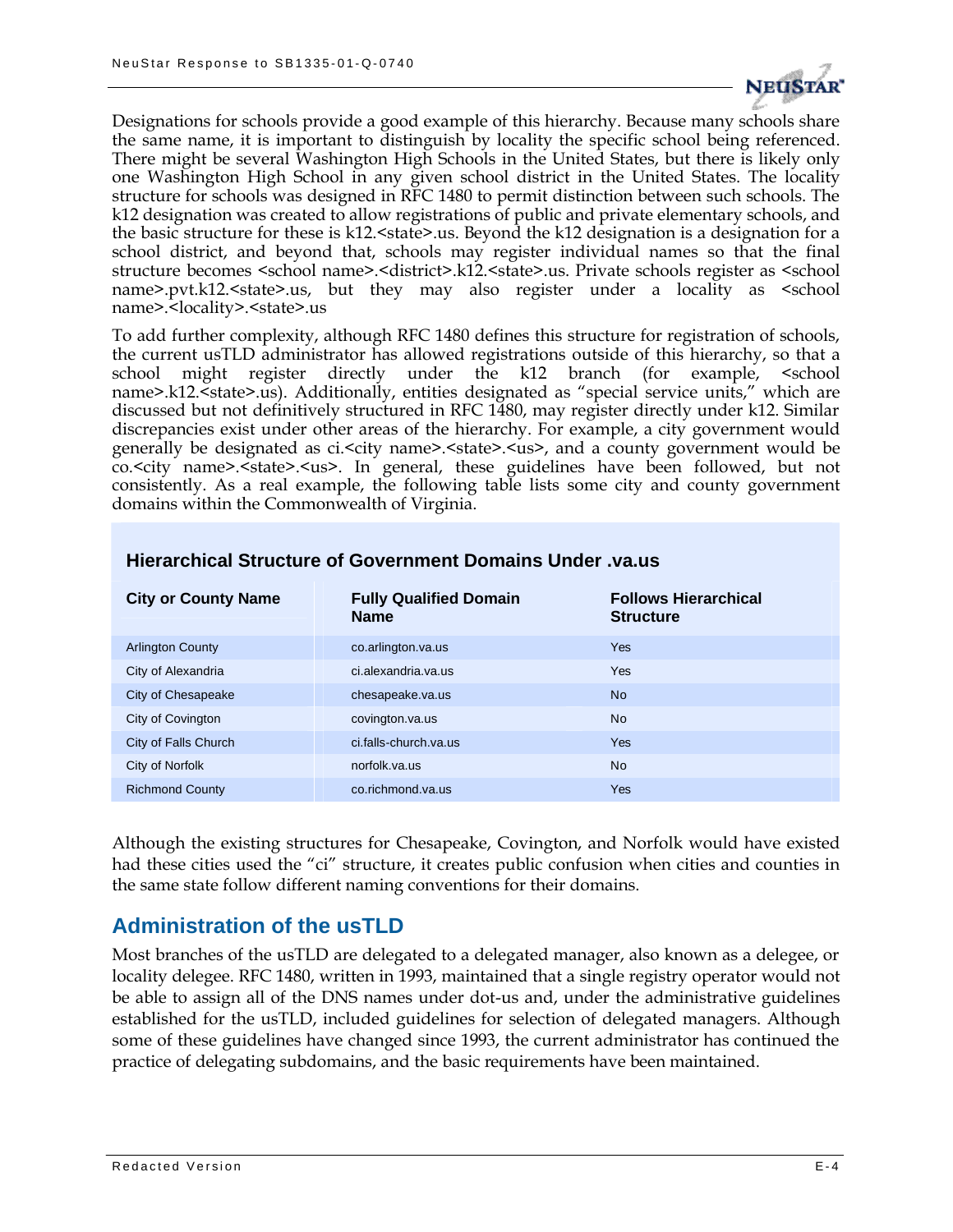

#### *Delegation Guidelines*

Delegated managers are typically commercial or public institutions with a presence or interest in the location designated. Individuals and organizations may request an exclusive delegation from the usTLD administrator to provide a registry and registrar services for a particular subdomain under dot-us. For example, one individual with an interest in Virginia libraries might request delegation of lib.va.us, and become responsible as the delegated manager for all Virginia library names. Delegees are responsible for providing physical DNS services and maintaining technical support for registrants. A delegee may also assign further subdelegations to a subdelegee, and that subdelegee is then responsible for providing DNS services and technical support for registrants under that subdelegation. For example, a delegee who is responsible for k12.va.us might subdelegate the Wilson district to a subdelegee. That subdelegee would then be responsible for all registrations under wilson.k12.va.us.

Where registration for a locality has not been delegated, the usTLD administrator itself provides necessary registry and registrar services. Additionally, no delegations are made in the second level, so that all cases of  $\leq$ state $\geq$ .us remain under the control of the main registry operator.

#### *"Locality Squatting"*

From the beginning, the concern in selecting a delegee for a subdomain has been assessing their ability to carry out the necessary technical and operational responsibilities in a neutral manner, that is, applying the same set of rules to all requests for a domain name. Although RFC 2916 maintained that delegees have a duty to serve the community, no requirements were established regarding the physical location of the delegee, and no limits were made on the number of delegations that could be held by a single subdomain registry operator.

Because there is no such restriction, a small number of delegees became responsible for a very large portion of the delegated namespace. In fact, according to the current contact list of locality delegees, approximately 40% of the delegations are held by 5 delegees, and 54% of the delegations are held by 10 delegees. Additionally, registry operators who have no interest in the localities themselves, except for a commercial interest, run many of the delegations. The act of running a registry in which the delegee has no legitimate interest, or of refusing to provide services to legitimate registrants, has come to be known as "locality squatting."

In response, additional guidelines were established in 1997 to ensure that delegations were made to entities with a legitimate interest in the delegated locality. Beginning in July 1997, it is assumed that for any new delegations or redelegations, the delegee has the written authorization of the legitimate government for that locality to manage the domain name for that locality. Although this written authorization does not have to be presented at the time of delegation, the delegee might be asked to produce it if the delegation is later contested. Additionally, the administrative contact on the delegation application must be a government representative. Finally, guidelines have also been added stating that no delegee may be responsible for more than 50 localities in one state or 500 localities in total.

Although these guidelines are meant to promote diversity and ensure that legitimate governments are able to choose their own delegated registry operator, analysis of the zone file suggests that problems with "locality squatting" persist in the dot-us subdomains.

#### *Pricing of Registrations*

Another important administrative issue in the usTLD is that of cost. The current administrator does not charge customers for registration of a domain name, but they do state that delegees may charge a fee for their services, as long as the fee is small, fair, and applied equally to all customers. The definition of "small" is determined by the delegee. In many cases, the "small" fee determined by the delegee is larger than fees most registrars charge for a domain name under dot-com, dot-net, or dot-org. Whereas many registrars now charge under \$15 per year to register a domain name under a gTLD, some dot-us delegees charge \$25–\$30 per year, with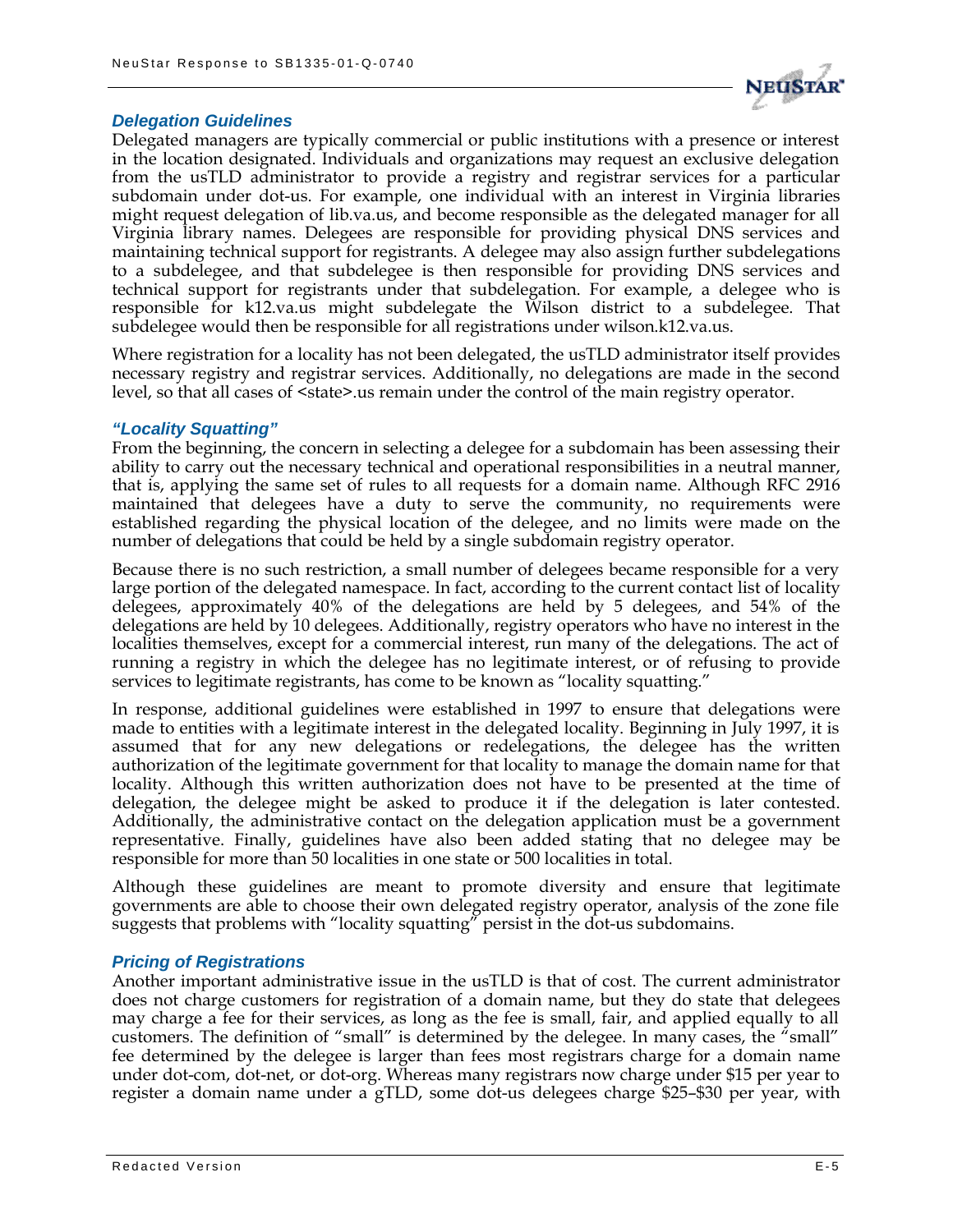

additional one-time registration fees. Paired with the long string that constitutes a dot-us domain name, this additional cost is even more likely to deter individuals and businesses from registering under dot-us.

## **Technical Aspects of the usTLD**

Both RFC 1480 and information available through the current usTLD administrator specify the technical requirements for delegees who are responsible for a delegated subdomain. Delegees must provide at least two independent, robust, and reliable nameservers in physically separate locations on the Internet, and any changes to these nameservers must be reported to the domain registry so that they can be reflected in the usTLD zone files. Delegee host computers must also be set up to accept zone transfers from the usTLD registry. All of these technical requirements are essential for the usTLD to remain a viable registry, and any delegee not following these requirements risks having the delegation revoked.

#### *Registration Process*

Another important technical issue is that of ease of registration. That is, the registration process is currently a manual one, with no consistent, automatic registration process for registrants. Although registrants can fill out and submit an application online, there is no automatic verification of registration. Registrants have no guarantee that their requested domain name is available and whether that name has been entered into the zone file. Moreover, registration applications can often take several weeks to be processed, and some customers have stated that their applications have not been processed at all. As compared to registration in a gTLD, this process is unreliable and cumbersome.

#### *Whois Service*

Today, another essential component of a successful TLD registry is a central, accurate Whois service. RFC 1480 provided for a Whois database only through the third level, intending that delegees and subdelegees would eventually run their own Whois databases for their individual branches. Under current administrative practices, the usTLD not only has no central database that can in turn create a central Whois, there is also no mechanism in place for delegees to provision database information to the central registry. Even if delegees wished to provide new Whois information to the usTLD administrator, that capability is currently nonexistent.

In order to remedy the lack of Whois information under the usTLD, the current registry operator installed a client/server Rwhois, (referral Whois) protocol and requested that delegees also operate an Rwhois server for their delegated subdomains. The Rwhois protocol, presented in RFC 1714 in 1994, defines a method for maintaining Whois information on multiple servers while having the ability to answer queries from any of those servers. If a query were made to the usTLD registry's Rwhois server, that server would either respond with its own data or refer to the delegated subdomain's server to return the Whois information.

Although the Rwhois solution appears to be a logical one, three problems prevent it from being successful. First, a central Whois is currently the industry standard for Whois services; Rwhois is generally not considered to be a robust and secure technical solution. Second, the current registry operator has merely requested that delegees install an Rwhois server. Without mandating installation of Rwhois servers, there is no way to build a complete Whois database. Third, there is no easy-to-use, Web-based method for Rwhois lookups in the namespace, so any Whois information that is available is difficult to find.

## **Other Factors**

The use of the usTLD has only one restriction—it is intended for entities that have a physical presence in the United States. Yet many Internet users in the United States have little or no knowledge about this namespace. Aside from the individual advertising done by locality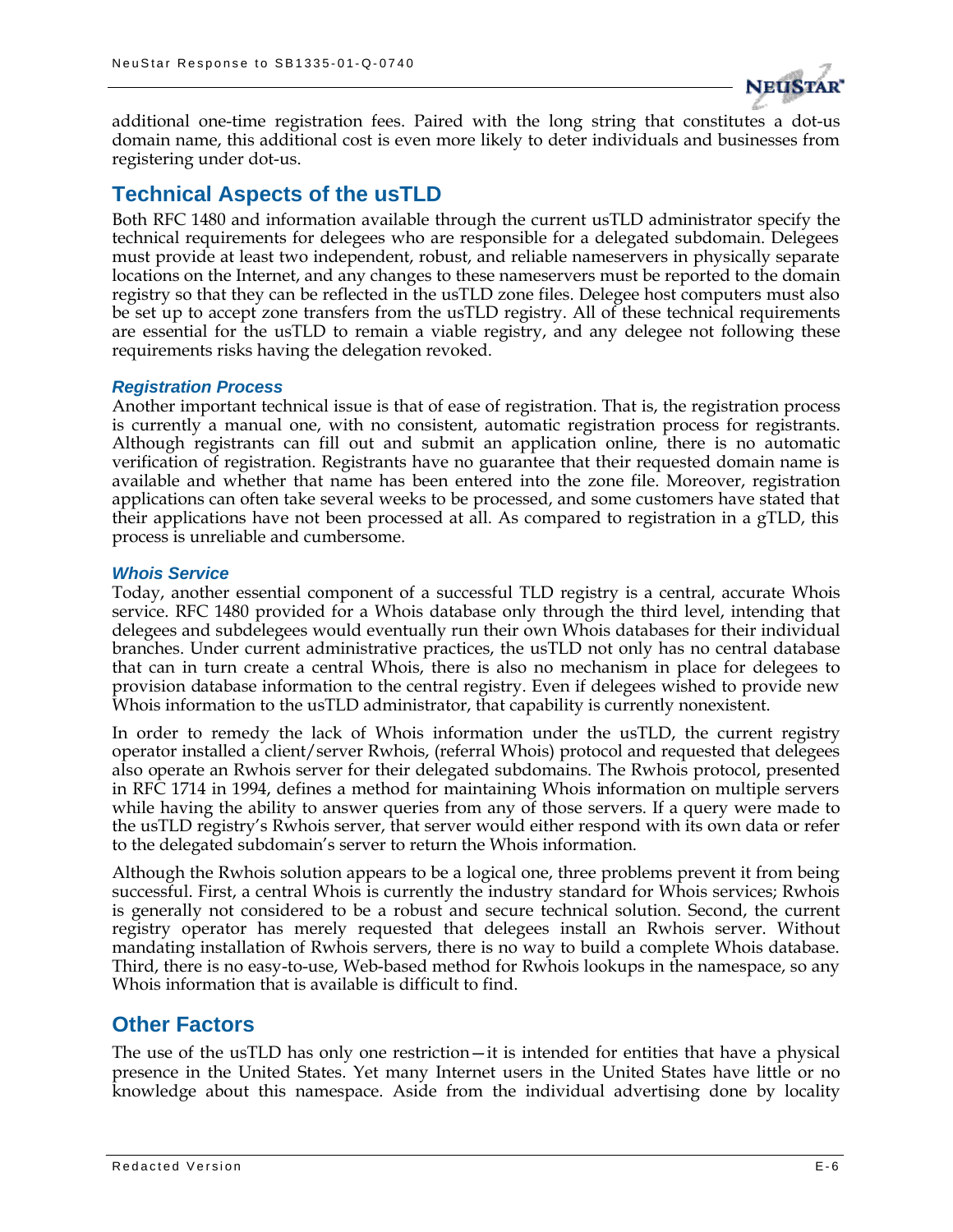

delegees, the space is generally not promoted and not advertised. That an individual or company can register in the usTLD space is not widely known; in fact, there are no widely held perceptions regarding the types of entities registered under the usTLD.

For those individuals who do have knowledge of and wish to register in the dot-us space, inconsistent policies among delegees, the lack of a central Whois, and even the need to locate a delegee for individual subdomains creates a degree of difficulty that many registrants would rather not encounter.

Because of the comparative complexity of the namespace and the lack of coordination and marketing, the usTLD has not attracted a high level of domain name registration activity and remains underpopulated in comparison with gTLDs and even other ccTLDs. However, many schools, libraries, state and local governments, and even individuals do retain a domain name within the dot-us namespace. Those current users of the usTLD find the space to be valuable; in fact, many of them depend on it.

### **The ccTLD Environment**

Many countries have already been successful in building awareness and increasing the use of registrations for their country code, while others have had less success. The following page displays data collected on relative successes across three other ccTLDs—dot-de (Germany), dotuk (United Kingdom), and dot-ca (Canada). These three countries represent differing levels of development in the evolution of their ccTLD space. Based on ccTLD domain name registrations, both Germany and the United Kingdom are characteristic of countries that have created environments that encourage growth. Both countries have experienced thriving markets and have developed mature organizations with extensive distribution networks. Canada has recently converted from a hierarchical structure that was loosely managed, to a flatter, less complex hierarchy with a newly formed administrative organization.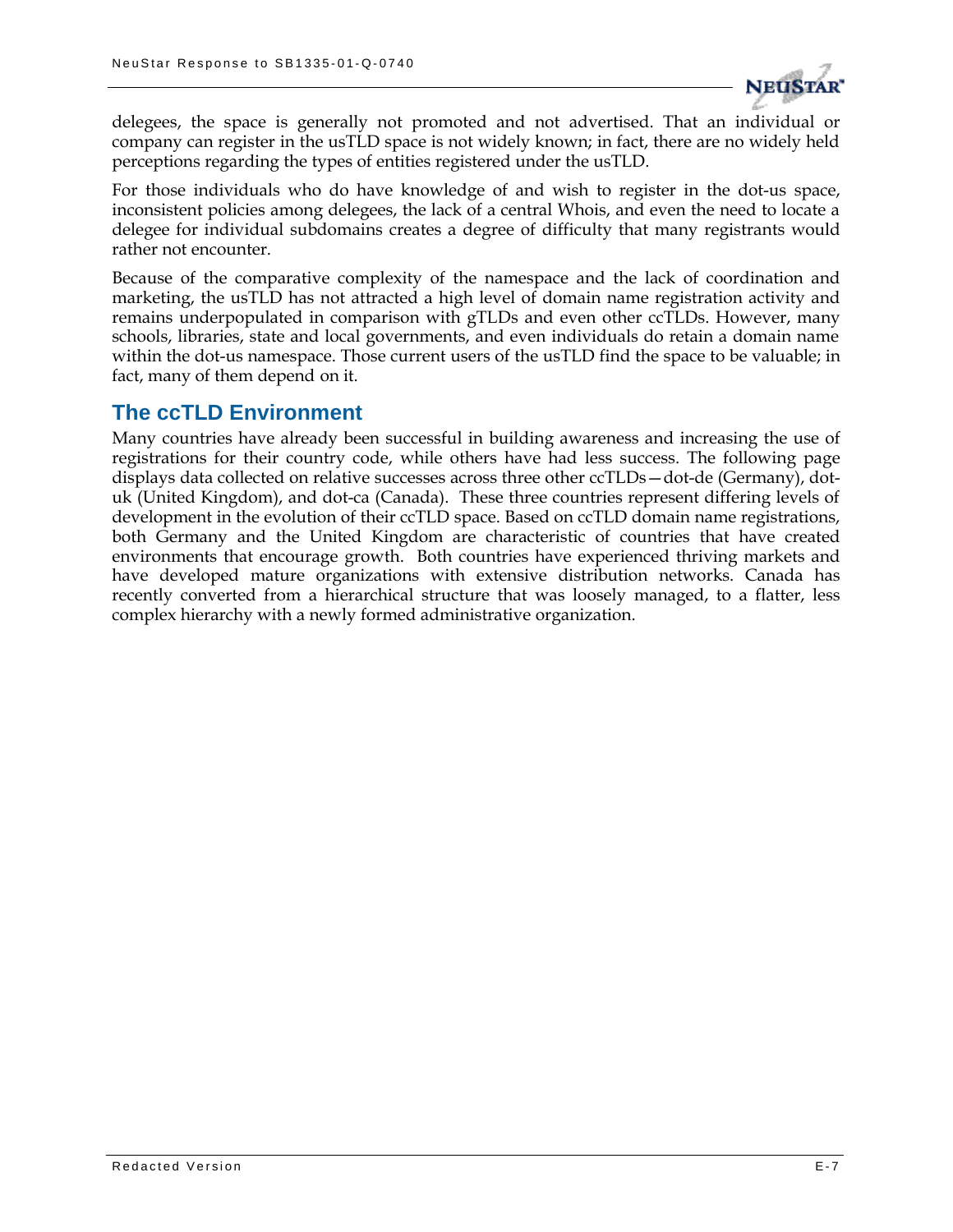

|  |  |  |  | Success Factors in Administration of other Country Code TLDs |
|--|--|--|--|--------------------------------------------------------------|
|--|--|--|--|--------------------------------------------------------------|

| <b>Factors</b>                                              | Germany (.de)                                                                                                                                                                                                                                             | <b>United Kingdom (.uk)</b>                                                                                                                                                                   | Canada (.ca)                                                                                                                                                                         |
|-------------------------------------------------------------|-----------------------------------------------------------------------------------------------------------------------------------------------------------------------------------------------------------------------------------------------------------|-----------------------------------------------------------------------------------------------------------------------------------------------------------------------------------------------|--------------------------------------------------------------------------------------------------------------------------------------------------------------------------------------|
| Administrative<br>Organization                              | <b>DENIC eG Cooperative</b>                                                                                                                                                                                                                               | Nominet                                                                                                                                                                                       | <b>CIRA (Canadian Internet)</b><br><b>Registration Authority)</b>                                                                                                                    |
| Policies                                                    | Either the domain name owner<br>or the designated administrator<br>of the site must reside in<br>Germany<br>Self identification<br>Can purchase registrations<br>from member organizations<br>only                                                        | No residency restrictions<br>Second-level domain (SLD)<br>structure requires self<br>identification<br>Can purchase registrations<br>from member organizations<br>only                        | Must meet Canadian presence<br>requirements<br>Citizen<br>Residency<br>Various entities<br>Documentation required<br>Can purchase registrations<br>from member organizations<br>only |
| <b>Structure</b>                                            | Direct registration<br>Can register any name except<br>another TLD name (.arpa,<br>.com, .edu, .gov, .int, .net,<br>.nato, .mil, .org and all country-<br>related TLDs)<br>Cannot register German<br>automobile identification<br>numbers as domain names | <b>SLD hierarchical structure</b><br>Commercial - .co.uk<br>Non .commercial - .org.uk<br>Registered .companies only -<br>.plc.uk & .ltd.uk<br>Network Providers -.net.uk<br>Schools - .sch.uk | <b>Direct Registration</b><br>Can still register under a<br>geographic hierarchy that was<br>the ccTLD structure until<br>December 1, 2000                                           |
| Price-Wholesale                                             | US\$5-US\$10                                                                                                                                                                                                                                              | <b>US\$5-US\$10</b>                                                                                                                                                                           | <b>US\$5 - US\$10</b>                                                                                                                                                                |
| Price-Retail                                                | Generally ccTLDs are<br>considered to be more<br>expensive than gTLDs                                                                                                                                                                                     | Generally ccTLDs are<br>considered to be more<br>expensive than gTLDs                                                                                                                         | US\$25-US\$40 for one year                                                                                                                                                           |
| Awareness levels<br>and cultural aspects                    | Very well known<br>Available and promoted since<br>1997<br>Previous campaigns include<br>organizations giving away .de<br>domain names with additional<br>purchase<br>Nationalistic                                                                       | uk stands for United Kingdom.<br>- Abbreviation has meaningful<br>brand acceptance<br>General awareness is high                                                                               | CIRA recently became the<br>administrative organization<br>12.01.00                                                                                                                  |
| <b>Country Code</b><br>Domain Name<br>Growth                | 4M names as of 2/2001<br>Growing at 167,000/month                                                                                                                                                                                                         | Growing at 28,000/month                                                                                                                                                                       | Growing at 20,000/month                                                                                                                                                              |
| Totalpopulation<br>Online population<br>Population % online | 83M<br>20.1M<br>24%                                                                                                                                                                                                                                       | 60M<br><b>20M</b><br>33%                                                                                                                                                                      | 31M<br>13.3M<br>43%                                                                                                                                                                  |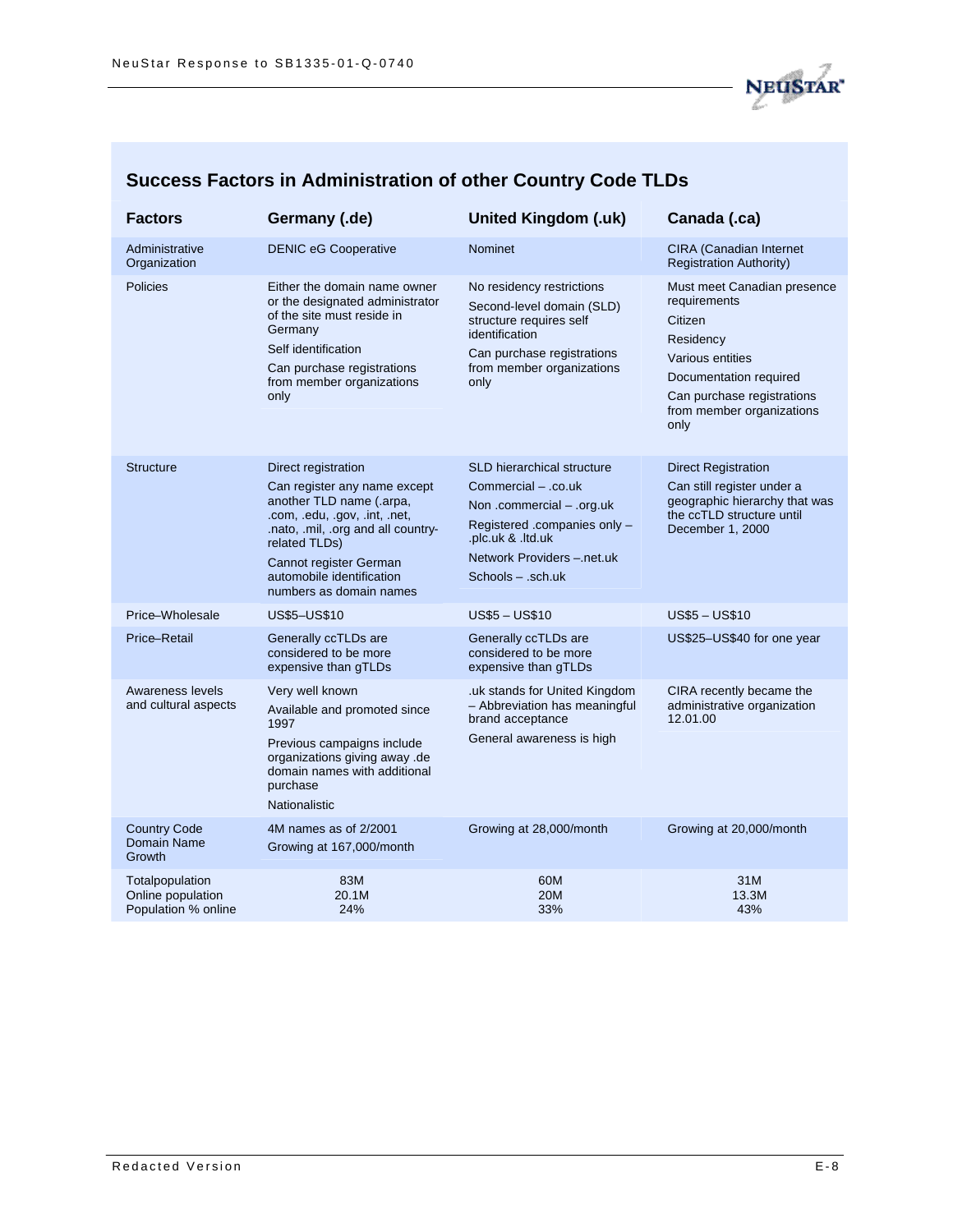

When analyzing the ccTLD administration for these three countries in comparison to the current administration of the usTLD, it becomes apparent that five factors have played an important role in the expansion of the ccTLD space:

- An administrative organization with maturity and experience;
- Established policies that facilitate registration and serve to administer, maintain, and enforce the ccTLD space;
- A low degree of complexity in utilizing the structure or hierarchy for the ccTLD;
- Appropriate pricing to the end user; and
- Recognition of cultural differences and levels of awareness within the country.

In each case, an administrative organization has been assigned to maintain the registry database, and the registry manages a centralized database of information on registered domain names for that country code, assists with administration of the Internet, and provides information about domain name registrations. Neither Germany, the United Kingdom, nor Canada act as registrars. Based on the high number of domain name registrations, clearly DENIC, the German administrative organization, has created one of the most successful environments for TLD expansion. DENIC has managed the deTLD since September of 1997 and has established a wide distribution network that provides extensive opportunities for users to register names with ease.

The policies created to register, administer, and maintain each ccTLD are another contributing factor to the speed of ccTLD growth. Policies that are easily understood and require minimal enforcement establish an environment that simplifies transactions. Both DENIC and Nominet have established registration policies requiring self-selection or self-identification and no documentation for registration; in contrast, the Canadian Internet Registration Authority, CIRA, requires documentation of compliance before domain names can be registered.

The cost of registration plays a significant role in the growth of domain name registrations. gTLDs became competitive in late 1999, and until then, there was no wholesale market opportunity for gTLDs. This has not been true for many ccTLDs. Wholesale prices for ccTLDs in Germany, the United Kingdom, and Canada are relatively consistent in the US\$5–US\$10 range. With gTLDs fixed at \$35 per year, this created a margin opportunity for the members or registrars promoting ccTLDs. With a US\$20–US\$30 margin opportunity, it was in the best interests of the registrars to heavily promote ccTLDs. With heavy promotion by the registrars, ccTLDs gained a significant increase in awareness and registrations.

Finally, awareness of the ccTLD, coupled with certain cultural aspects impact user acceptance. The United Kingdom has the helpful advantage of having a meaningful TLD. "uk" resonates with the user base of customers within the United Kingdom. This contributes to the overall awareness and general acceptance of the country code. "us" has a similar advantage, with clear recognition of "us" being synonymous with United States. Coupled with strong nationalistic pride, the usTLD should resonate favorably with the citizens of the United States.